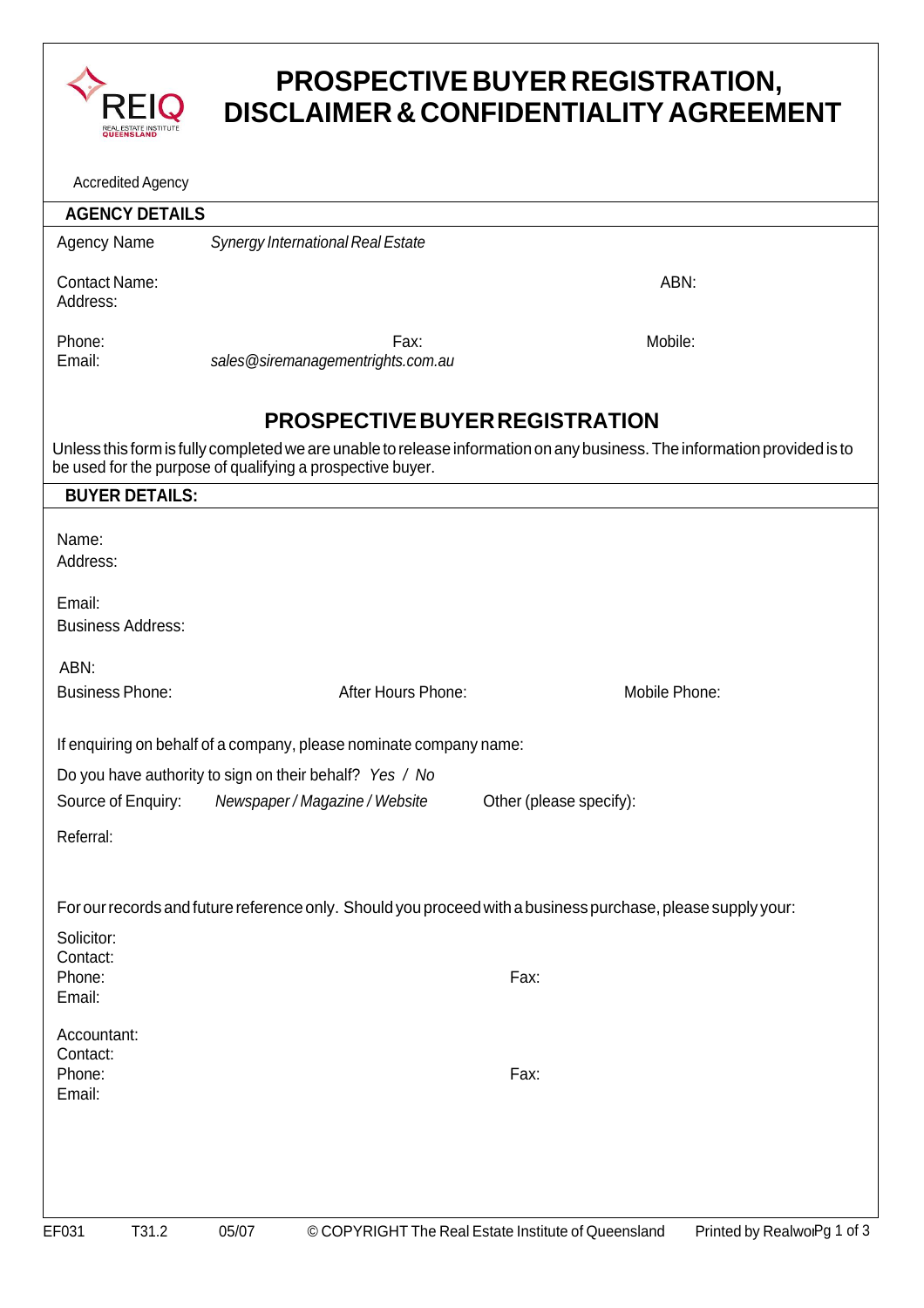| <b>BUSINESS PREFERENCES</b>                                                                                            |                          |                         |                  |  |  |  |
|------------------------------------------------------------------------------------------------------------------------|--------------------------|-------------------------|------------------|--|--|--|
| <b>CATEGORY</b>                                                                                                        |                          |                         |                  |  |  |  |
| <b>Distribution</b>                                                                                                    | Export                   | Franchise               | Freehold         |  |  |  |
| Hire                                                                                                                   | Home Based               | Import                  | Industrial       |  |  |  |
| Managed                                                                                                                | Manufacturing            | <b>Migration Visa</b>   | Outdoor          |  |  |  |
| Part Time                                                                                                              | Retail                   | Service                 | Wholesale        |  |  |  |
| Other (Please specify):                                                                                                |                          |                         |                  |  |  |  |
| <b>TYPE</b>                                                                                                            |                          |                         |                  |  |  |  |
| Accommodation                                                                                                          | Agriculture/Horticulture | Automotive              | Beauty/Health    |  |  |  |
| Books/News                                                                                                             | <b>Building</b>          | <b>Child Care</b>       | Fashion/Clothing |  |  |  |
| Café/Takeway                                                                                                           | Food Other               | Gifts                   | House/Garden     |  |  |  |
| I.T.                                                                                                                   | Leisure/Tourism          | Marine/Sport            | Professional     |  |  |  |
|                                                                                                                        |                          | Trade                   |                  |  |  |  |
| Restaurant/Liquor                                                                                                      | Store/Supermarket        |                         | Transport        |  |  |  |
| Other (Please specify):                                                                                                |                          |                         |                  |  |  |  |
| <b>Specific Business:</b>                                                                                              |                          | Desired Earnings:       |                  |  |  |  |
| Price Range:                                                                                                           |                          | Return on Investment:   |                  |  |  |  |
| 5 days<br>Lifestyle Preference:                                                                                        | 6 days<br>7 days<br>Open | Preferred Location:     |                  |  |  |  |
|                                                                                                                        |                          |                         |                  |  |  |  |
| <b>BUSINESS &amp; EMPLOYMENT EXPERIENCE</b>                                                                            |                          |                         |                  |  |  |  |
| <b>Current Employment or Business:</b>                                                                                 |                          |                         |                  |  |  |  |
|                                                                                                                        |                          |                         |                  |  |  |  |
|                                                                                                                        |                          |                         |                  |  |  |  |
|                                                                                                                        |                          |                         |                  |  |  |  |
| Past Employment or Business:                                                                                           |                          |                         |                  |  |  |  |
|                                                                                                                        |                          |                         |                  |  |  |  |
|                                                                                                                        |                          |                         |                  |  |  |  |
| <b>FINANCE</b>                                                                                                         |                          |                         |                  |  |  |  |
| When will you be ready to purchase?                                                                                    | <b>Now</b>               | Later (please specify): |                  |  |  |  |
|                                                                                                                        |                          |                         |                  |  |  |  |
| How will you fund your purchase?                                                                                       | Cash: \$                 | Borrowings: \$          |                  |  |  |  |
| <b>EQUITY</b>                                                                                                          |                          |                         |                  |  |  |  |
| Market value of family home:                                                                                           | \$                       | Equity: \$              |                  |  |  |  |
| Market value of investment properties:                                                                                 | \$                       | Equity: \$              |                  |  |  |  |
| Market value of other investments:                                                                                     | Equity: \$               |                         |                  |  |  |  |
|                                                                                                                        | \$                       |                         |                  |  |  |  |
| <b>CONFLICT OF INTEREST</b>                                                                                            |                          |                         |                  |  |  |  |
| Are you currently involved in the type of industry in which you have enquired? If so, please nominate name and type of |                          |                         |                  |  |  |  |
| business.                                                                                                              |                          |                         |                  |  |  |  |
|                                                                                                                        |                          |                         |                  |  |  |  |
|                                                                                                                        |                          |                         |                  |  |  |  |
|                                                                                                                        |                          |                         |                  |  |  |  |
| <b>ANY OTHER INFORMATION</b>                                                                                           |                          |                         |                  |  |  |  |
|                                                                                                                        |                          |                         |                  |  |  |  |
|                                                                                                                        |                          |                         |                  |  |  |  |
|                                                                                                                        |                          |                         |                  |  |  |  |